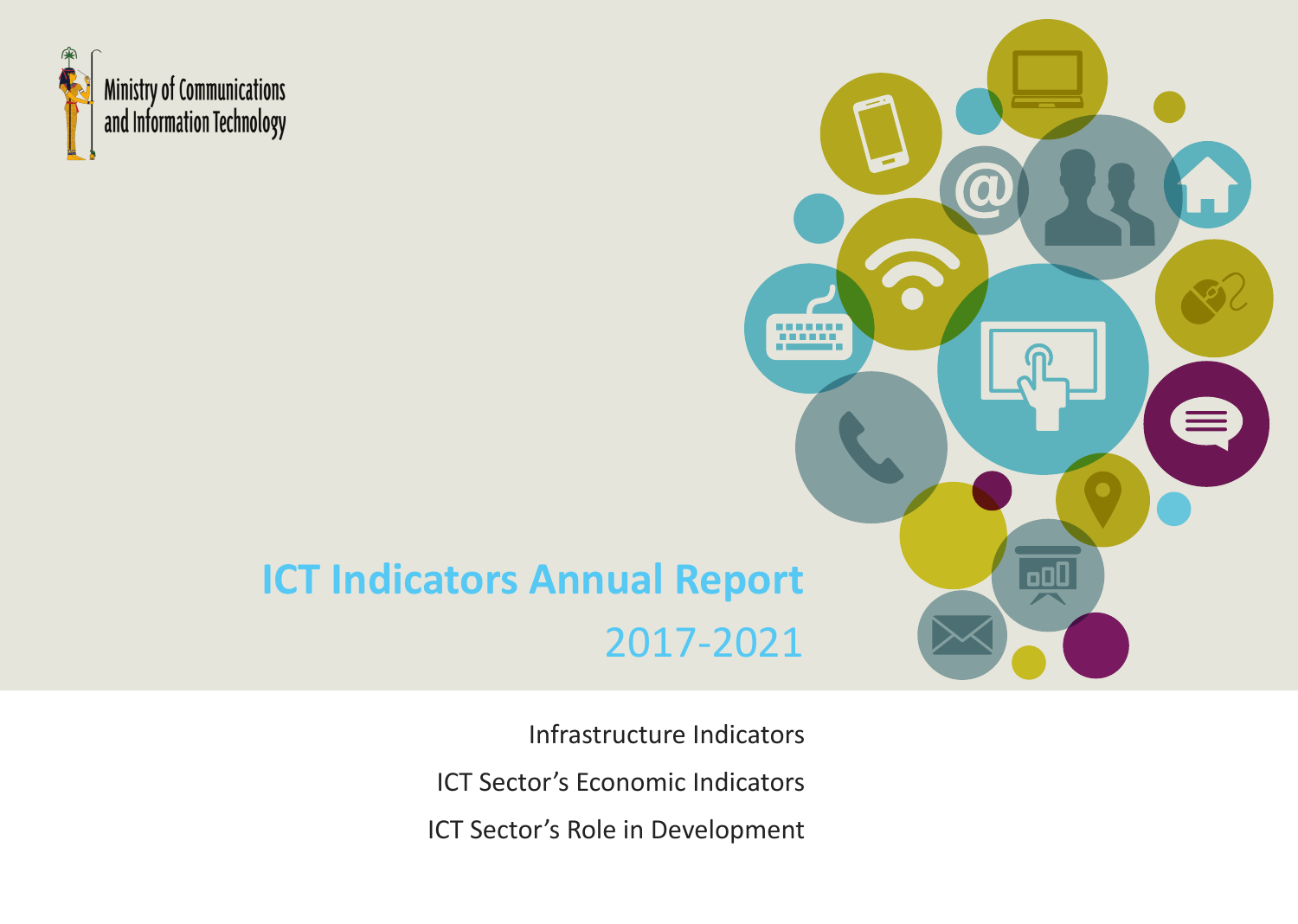- Fixed and Mobile Lines Subscriptions
- Fixed lines and Mobile Penetration

## **Infrastructure Indicators**

 $\aleph$ 



■ Change rate of fixed telephone subscriptions 2021 compared to 2017: 66.75%. Change rate of mobile phone subscriptions 2021 compared to 2017: 2.15%.

Change rate of fixed telephone penetration 2021 compared to 2017: 3.70%. ■ Change rate of mobile phone penetration 2021 compared to 2017: -11.86%.

### **Mobile and Fixed Telephone Lines**

#### **Internet**

- Internet Penetration
- Internet penetration (Urban-Rural)
- Mobile Internet and USB Modem Subscribers

### **Postal Services**

#### - Post Offices

- Average Number of People Served by Postal Offices
- Number of Instant Postal Financial Transfers

**Source:** "Survey of ICT usage in household and individuals," conducted by the Ministry of Communications and Information Technology (MCIT) in cooperation with the Central Agency for Public Mobilization and Statistics (CAPMAS), 2019/2020, included 15000 households.

 Change rate of proportion of individuals using internet 2019/2020 compared to 2015/2016: 16%.

#### **Proportion of Individuals Using Internet**

**Source:** "Survey of ICT usage in household and individuals," conducted by the Ministry of Communications and Information Technology (MCIT) in cooperation with the Central Agency for Public Mobilization and Statistics (CAPMAS), 2019/2020, included 15000 households.

- Change rate of proportion of individuals using internet (Urban) 2019/2020 compared to 2015/2016: 19%.
- Change rate of proportion of individuals using internet (Rural) 2019/2020 compared to 2015/2016: 13.6%.

#### **Proportion of Individuals Using Internet (Urban - Rural)**

**Source:** Ministry of Communications and Information Technology – WE

#### **Fixed and Mobile Phone Penetration**

 $\aleph$ 

**Source:** Ministry of Communications and Information Technology – WE

#### **Fixed and Mobile Phone Subscriptions**







## **Fixed and Mobile Internet**





![](_page_1_Figure_31.jpeg)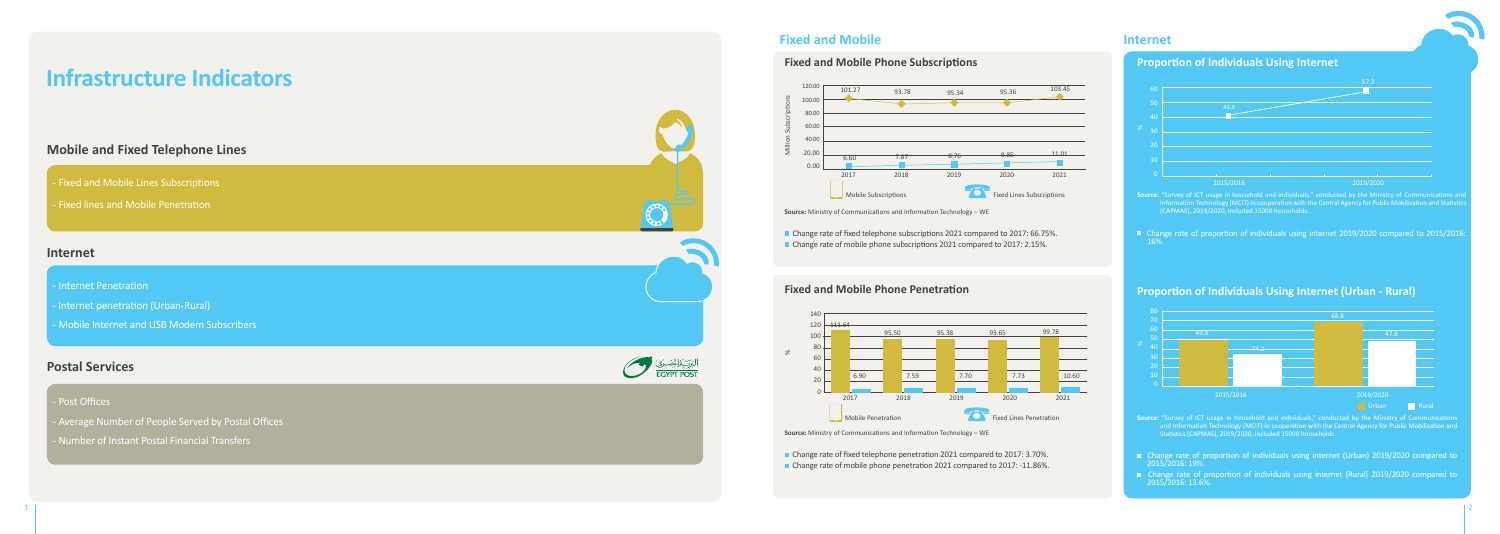**Source:** Ministry of Communications and Information Technology – WE

- Change rate of mobile internet users 2021 compared to 2017: 93.46%.
- Change rate of USB modem 2021 compared to 2017: -36.48%.
- 

![](_page_2_Figure_9.jpeg)

#### **Internet Broadband**

#### **Source:** Ministry of Communications and Information Technology – Egypt Post

Growth in number of post offices in 2021 compared to 2017: 248 offices

Change rate of average number of people served by post office in 2021 compared to 2017: 7.54%

## **Postal Services**

**Post Offices**

![](_page_2_Figure_8.jpeg)

![](_page_2_Figure_1.jpeg)

**Source:** Ministry of Communications and Information Technology – Egypt Post

Change rate of domestic instant transfers 2021 compared to 2017: -5.41%

■ Change rate of number of beneficiaries of pensions 2021 compared to 2017: 4.14%

**Source:** Ministry of Communications and Information Technology – Egypt Post

#### **Number of Domestic Instant Transfers**

![](_page_2_Figure_18.jpeg)

![](_page_2_Figure_14.jpeg)

#### **Number of Beneficiaries of Pensions**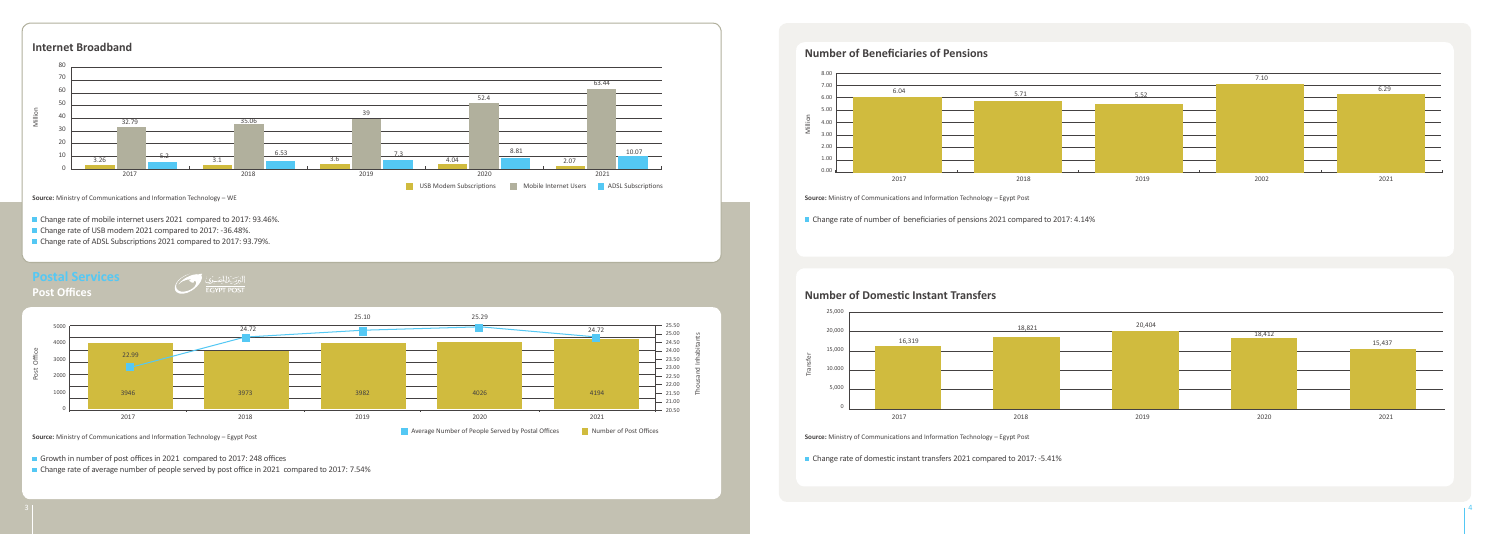![](_page_3_Picture_0.jpeg)

![](_page_3_Figure_1.jpeg)

### **ICT GDP Growth Rates (at Fixed Prices)**

![](_page_3_Figure_5.jpeg)

\*The decrease in ICT GDP growth rate is due to COVID-19.

### **ICT and Electronic Manufacturing Contribution to the Egyptian GDP**

![](_page_3_Figure_3.jpeg)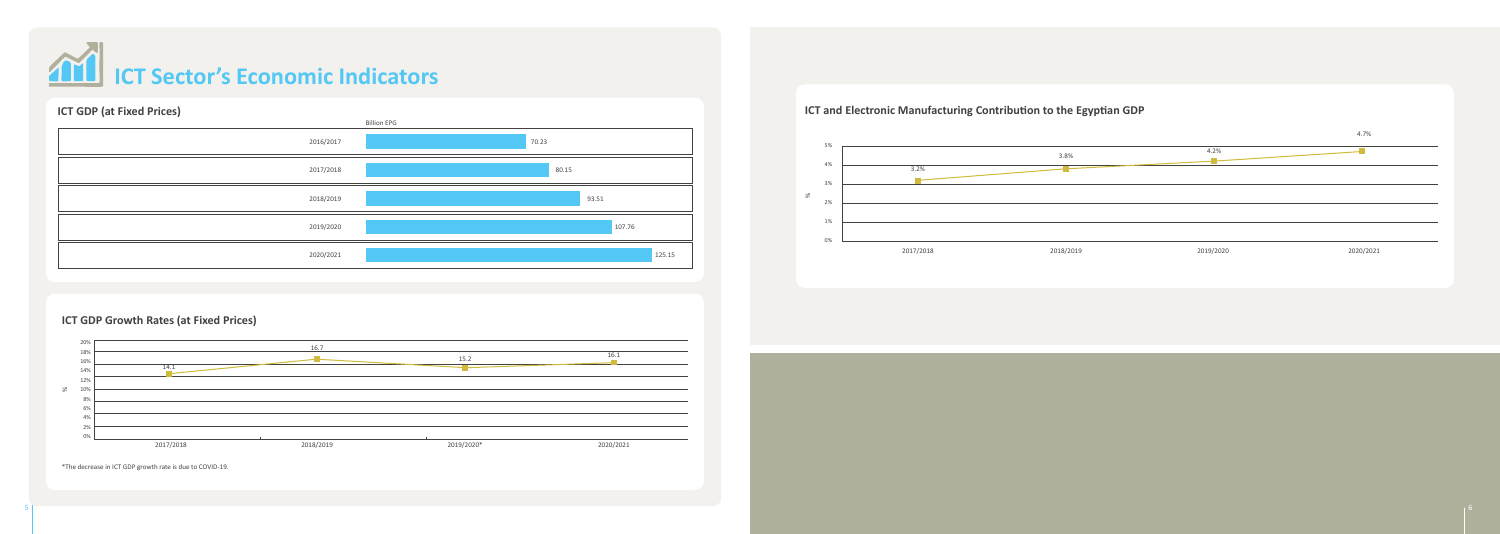### **Infrastructure for the use of communications and information technology in Egyptian household**

| Mobile                  |  |
|-------------------------|--|
| <b>Fixed Line</b>       |  |
| <b>With Computers</b>   |  |
| <b>Using Internet</b>   |  |
| Internet Access at Home |  |

# **First: Households and Individuals**

Source: "Survey of ICT usage in household and individuals," conducted by the Ministry of Communications and Information Technology (MCIT) in cooperation with the Central Agency for Public Mobilization and Statistics (CAPMA 2019-2020, included 15000 households.

#### **Households Internet Access at Home by Type of Access Mode**

| ed Broadband |  |
|--------------|--|
|              |  |
|              |  |

| de | % of Total Households | * Multiple Response |
|----|-----------------------|---------------------|
|    |                       | 49 2%               |
|    |                       | 46.9%               |

Source: "Survey of ICT usage in household and individuals," conducted by the Ministry of Communications and Information Technology (MCIT) in cooperation with the Central Agency for Public Mobilization and Statistics (CAPMA

Source: "Survey of ICT usage in household and individuals," conducted by the Ministry of Communications and Information Technology (MCIT) in cooperation with the Central Agency for Public Mobilization and Statistics (CAPMA

Source: "Survey of ICT usage in household and individuals," conducted by the Ministry of Communications and Information Technology (MCIT) in cooperation with the Central Agency for Public Mobilization and Statistics (CAPMA 2019-2020, included 15000 households.

| <b>ividuals</b>                   | % of individuals using internet at age category (15-74) | * Multiple Response |
|-----------------------------------|---------------------------------------------------------|---------------------|
|                                   |                                                         | 93.9%               |
| etworks such as twitter- Facebook |                                                         | 90.8%               |
| services                          | 31%                                                     |                     |
|                                   | 38.1%                                                   |                     |
| ent organizations                 | 31.1%                                                   |                     |

2019-2020, included 15000 households.

| <b>ICT usage for Individuals</b> | % of individuals at age category (15-74)<br>* Multiple Response |
|----------------------------------|-----------------------------------------------------------------|
| Useing computer                  | 56.7%                                                           |
| Using internet                   | 57.3%                                                           |
| Using cell phone                 | 99.4%                                                           |
| With a cell phone                | 99.1%                                                           |
| Smartphone                       | 53.7%                                                           |

| % of Total Households |      |
|-----------------------|------|
|                       | 98.8 |
| 27.6                  |      |
| 64.0                  |      |
| 60.9                  |      |
| 59.9                  |      |

2020, included 15000 households.

#### **Internet Activities by Indi**

Send information and messages via e-mail

Communicate with others through social networks

Getting information on health and health

- ICT Infrastructure in private sector enterprises
- Enterprises connected to the internet by mode of access
- Activities undertaken by enterprises using the computers
- Activities undertaken by private sector enterprises using the internet
- Enterprises using social media according to enterprise size
- Enterprises which deals with e-commerce according to enterprise size

Getting information on goods and services

Getting information from general governm

# **ICT Sector's Role in Development**

![](_page_4_Figure_1.jpeg)

#### **First: Households and Individuals**

- Infrastructure for the use of communications and information technology in Egyptian household
- Households Internet access at home by type of access mode
- ICT usage for individuals
- Internet activities by individuals
- Mobile Internet activities by individuals

### **Second: Government Sector**

- ICT Infrastructure in government and public sector enterprises
- Government and public-sector enterprises connected to the internet by mode of access
- Activities undertaken by government and public-sector enterprises using the computers
- Activities undertaken by government and public-sector enterprises using the Internet
- E-Government services provided by government and public-sector enterprises

#### **Third: Private Sector**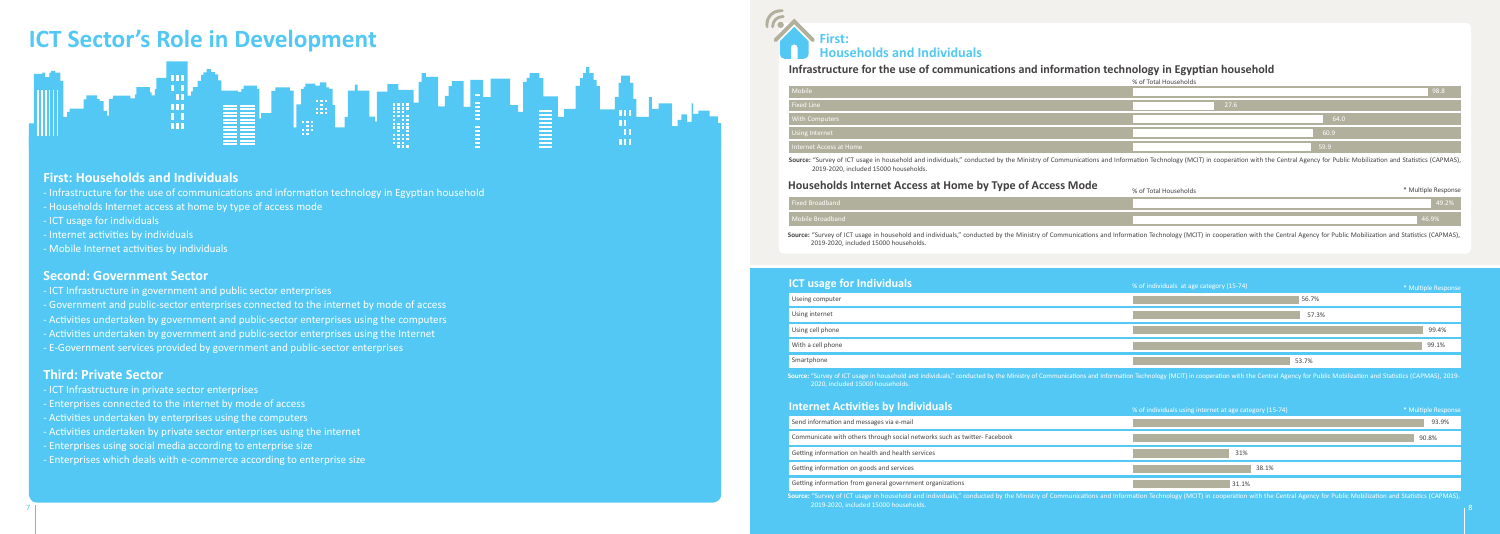Source: "Survey of ICT usage in household and individuals," conducted by the Ministry of Communications and Information Technology (MCIT) in cooperation with the Central Agency for Public Mobilization and Statistics (CAPMA 2019-2020, included 15000 households.

### **H** Second: Government Sector

Source: "Survey of ICT usage in government and public sector enterprises," conducted by the Ministry of Communications and Information Technology (MCIT) in cooperation with the Central Agency for Government and Public Mobilization and Statistics (CAPMAS), 2020

#### **ICT Infrastructure in Government and Public Sector Enterprises**

Source: "Survey of ICT usage in government and public sector enterprises," conducted by the Ministry of Communications and Information Technology (MCIT) in cooperation with the Central Agency for Government and Public Mobilization and Statistics (CAPMAS), 2020

#### **Activities Undertaken by Government and Public-Sector Enterprises Using Computer**

Source: "Survey of ICT usage in government and public sector enterprises," conducted by the Ministry of Communications and Information Technology (MCIT) in cooperation with the Central Agency for Government and Public Mobilization and Statistics (CAPMAS), 2020

#### **Government and Public-Sector Enterprises Connected to Internet by Mode of Access**

![](_page_5_Figure_0.jpeg)

![](_page_5_Figure_12.jpeg)

|                | % of Total Enterprises |
|----------------|------------------------|
| Fixed Phones   | 99.8                   |
| Computer       | 99.9                   |
| Using Internet | 95.9                   |

% of Total Enterprises

| Fixed Broadband    | 95.7 |
|--------------------|------|
| Wireless Broadband | 18.3 |

% of Total Enterprises

#### **Activities Undertaken by Government and Public-Sector Enterprises Using Internet**

![](_page_5_Figure_17.jpeg)

ent and public sector enterprises," conducted by the Ministry of Communications and Information Technology (MCIT) in cooperation with the Central Agency for Government and Public MAS), 2020

#### **Provided by Government and Public-Sector Enterprises**

| <b>Buying Goods and Services</b>                                                                                                                                                                                                                                          |  |
|---------------------------------------------------------------------------------------------------------------------------------------------------------------------------------------------------------------------------------------------------------------------------|--|
| Internet Banking                                                                                                                                                                                                                                                          |  |
| Technical and Financial Offers Publication                                                                                                                                                                                                                                |  |
| Downloading Software and Application                                                                                                                                                                                                                                      |  |
| Research & Ddevlopment and Getting Information                                                                                                                                                                                                                            |  |
| <b>Media Publication</b>                                                                                                                                                                                                                                                  |  |
| Data and File Exchange                                                                                                                                                                                                                                                    |  |
| Sending and Receiving e-Mail                                                                                                                                                                                                                                              |  |
| Source: "Survey of ICT usage in government and<br>Mobilization and Statistics (CAPMAS), 202                                                                                                                                                                               |  |
|                                                                                                                                                                                                                                                                           |  |
|                                                                                                                                                                                                                                                                           |  |
| Collecting Government Service Fees Electronically                                                                                                                                                                                                                         |  |
|                                                                                                                                                                                                                                                                           |  |
| Receiving Forms/Applications From Users Electror<br>Users Can Download Government Forms/Applicat                                                                                                                                                                          |  |
|                                                                                                                                                                                                                                                                           |  |
|                                                                                                                                                                                                                                                                           |  |
| <b>E-Government Services Provi</b><br>Providing an Integrated Service Electronically<br>Providing Information About Electronic Governme<br>Providing e-Government Services<br>Source: "Survey of ICT usage in government and<br>Mobilization and Statistics (CAPMAS), 202 |  |

![](_page_5_Figure_20.jpeg)

nent and public sector enterprises," conducted by the Ministry of Communications and Information Technology (MCIT) in cooperation with the Central Agency for Government and Public AAS), 2020

m